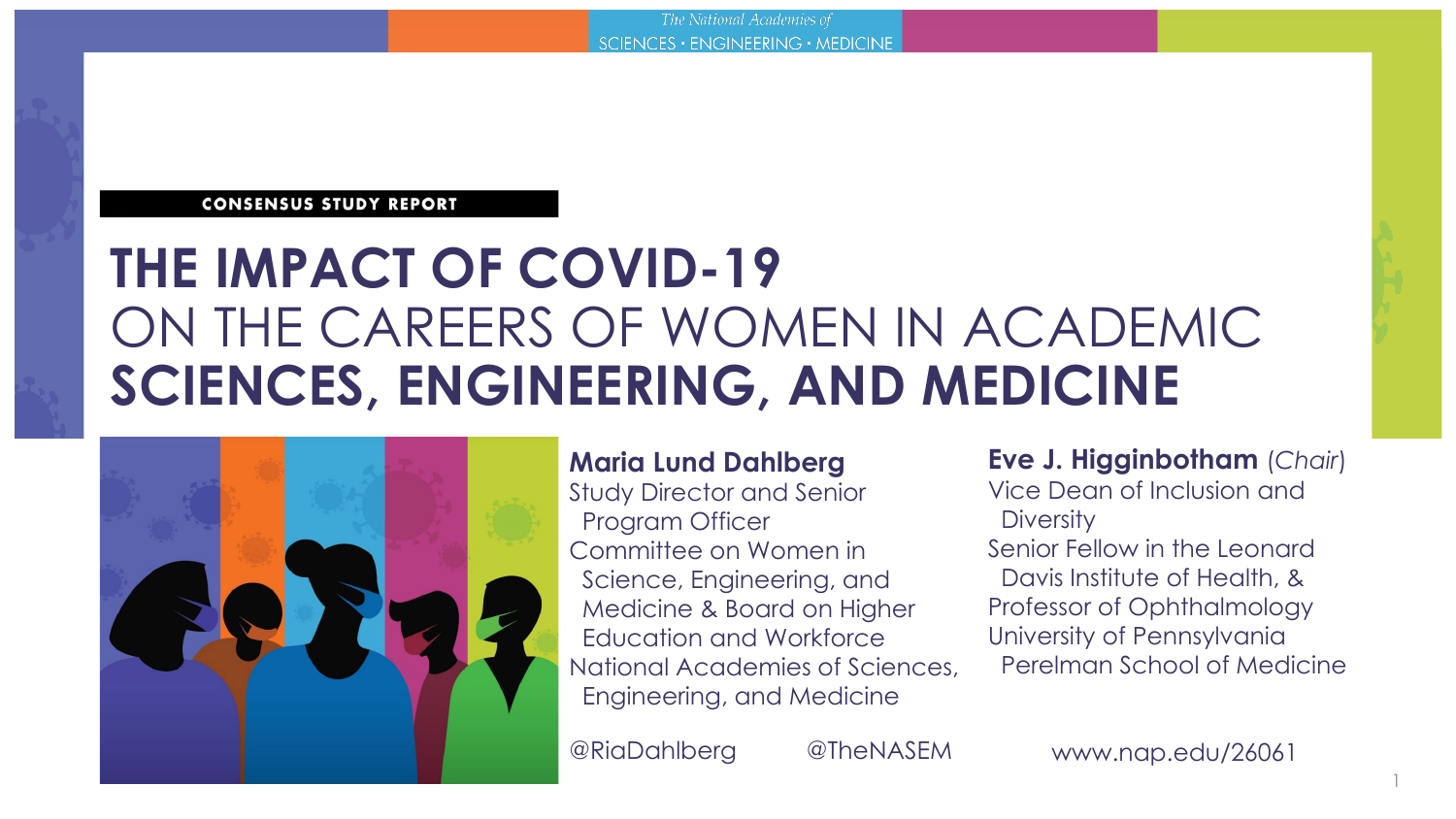# $2020$

The committee considered several contextual elements that interacted extensively with the COVID-19 pandemic, including the effects of:

- Anti-Black racism
- The persistence of structural injustices in U.S. society
- The economic recession triggered by the COVID-19 pandemic
- The increase in technology-mediated interactions
- Increasing frequency and severity of natural disasters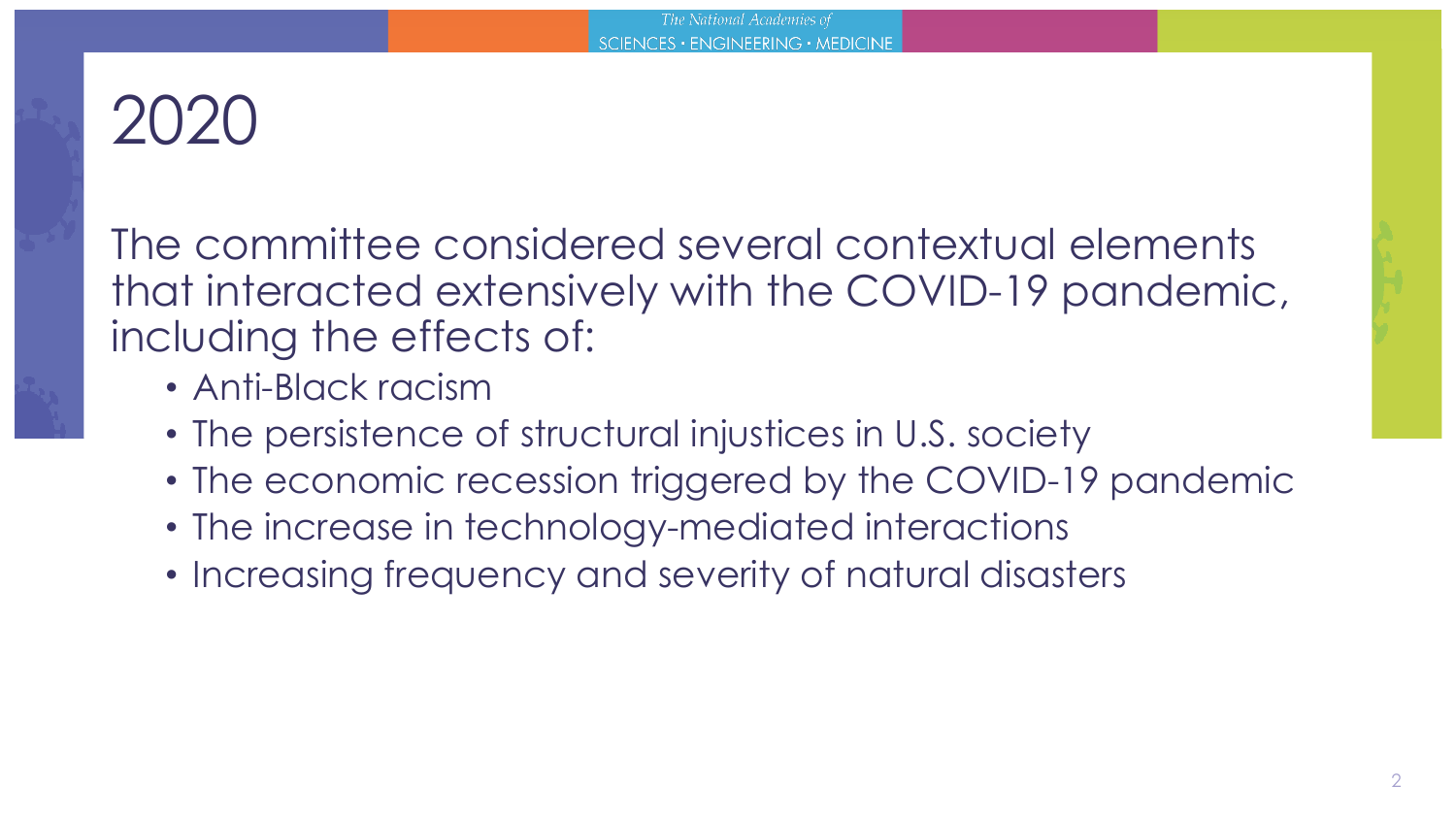# BEFORE THE COVID-19 PANDEMIC

Advances in knowledge and practice in academic STEMM **demand and benefit from a diversity of perspectives**, including people who represent different genders, ethnicities, and ancestries.

The National Academies of<br>SCIENCES - ENGINEERING - MEDICINE

**CONSENSUS STUDY REPORT** 

**Promising Practices for Addressing the Underrepresentation of Women in Science, Engineering, and Medicine** 

**OPENING DOORS** 



Women, however, remain **underrepresented in STEMM**, with both societal and institutional inequities contributing both to this persistent underrepresentation and to the disproportionate burdens many women face in academic STEMM fields.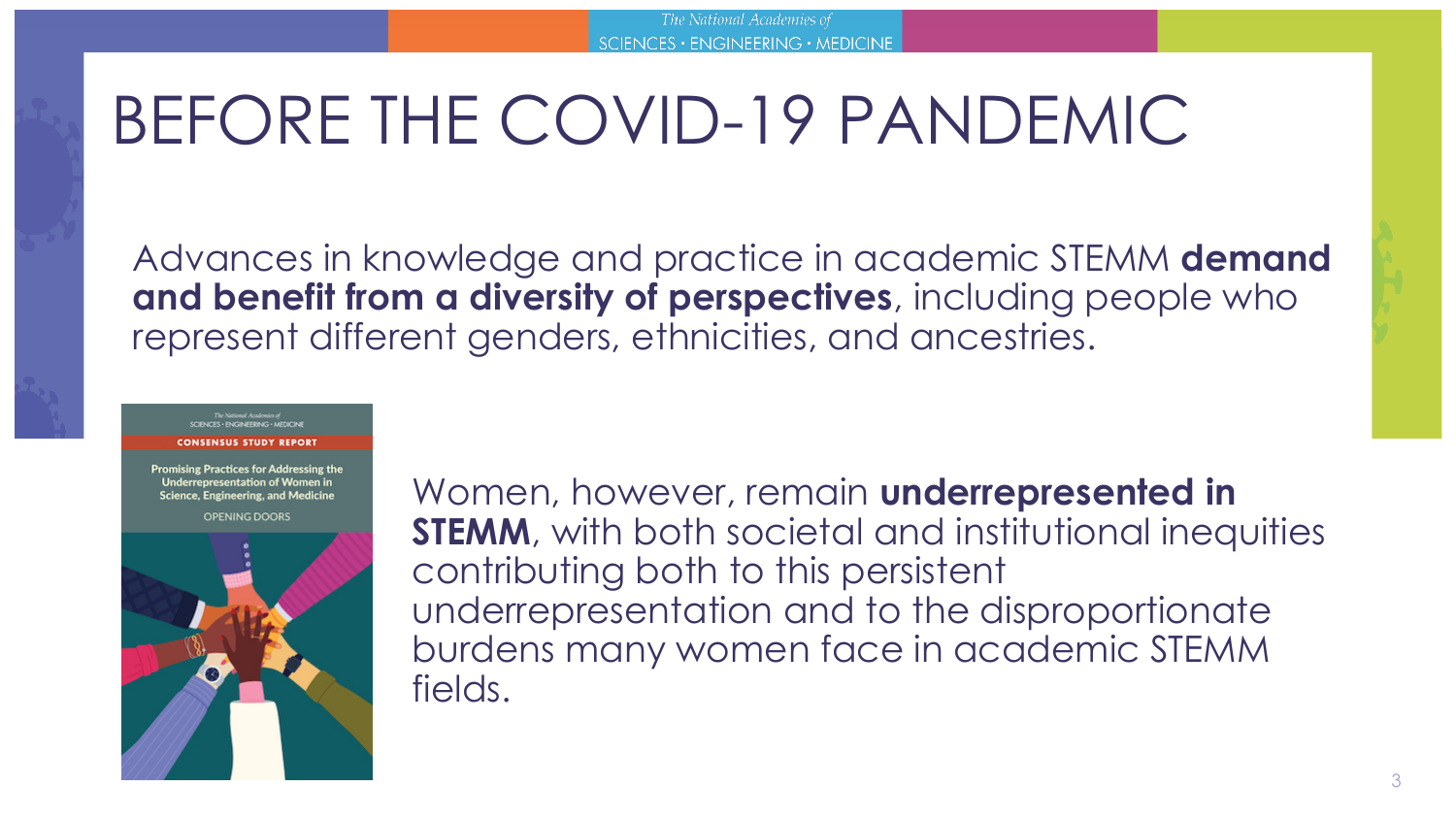# BEFORE THE COVID-19 PANDEMIC

Women in academic STEMM are more likely to:

- Have a lower salary regardless of professional ranking in STEMM
- Be a single parent or a primary caregiver
- Report experiencing greater work-related stress and discrimination in the workplace or their community

**Caregiving responsibilities often fall on the shoulders of women** and cut across career timeline and rank (e.g., graduate student, postdoctoral scholar, non-tenure track and other contingent faculty, tenure track), institution type, and scientific discipline.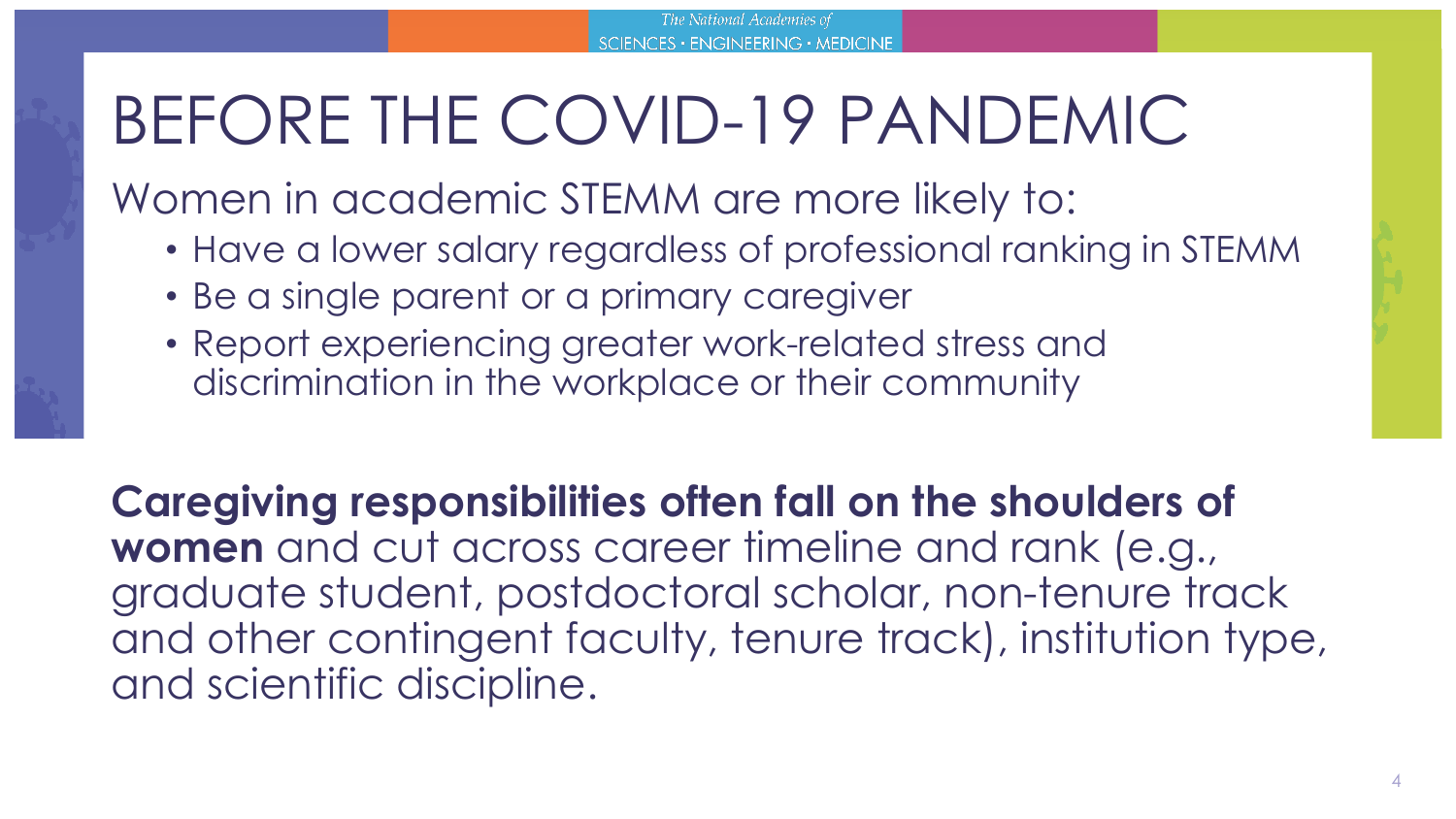## INTERSECTIONALITY & EQUITY

### **Intersectionality:**

A lens for understanding how social identities, especially for marginalized groups, relate to systems of authority and power. Race and ethnicity, sexual orientation, gender identity, age, and disability status, among many other factors, can amplify or alter the effects of the COVID-19 pandemic for a given person.

This report investigated, understood, and presented the topics explored through an equity lens.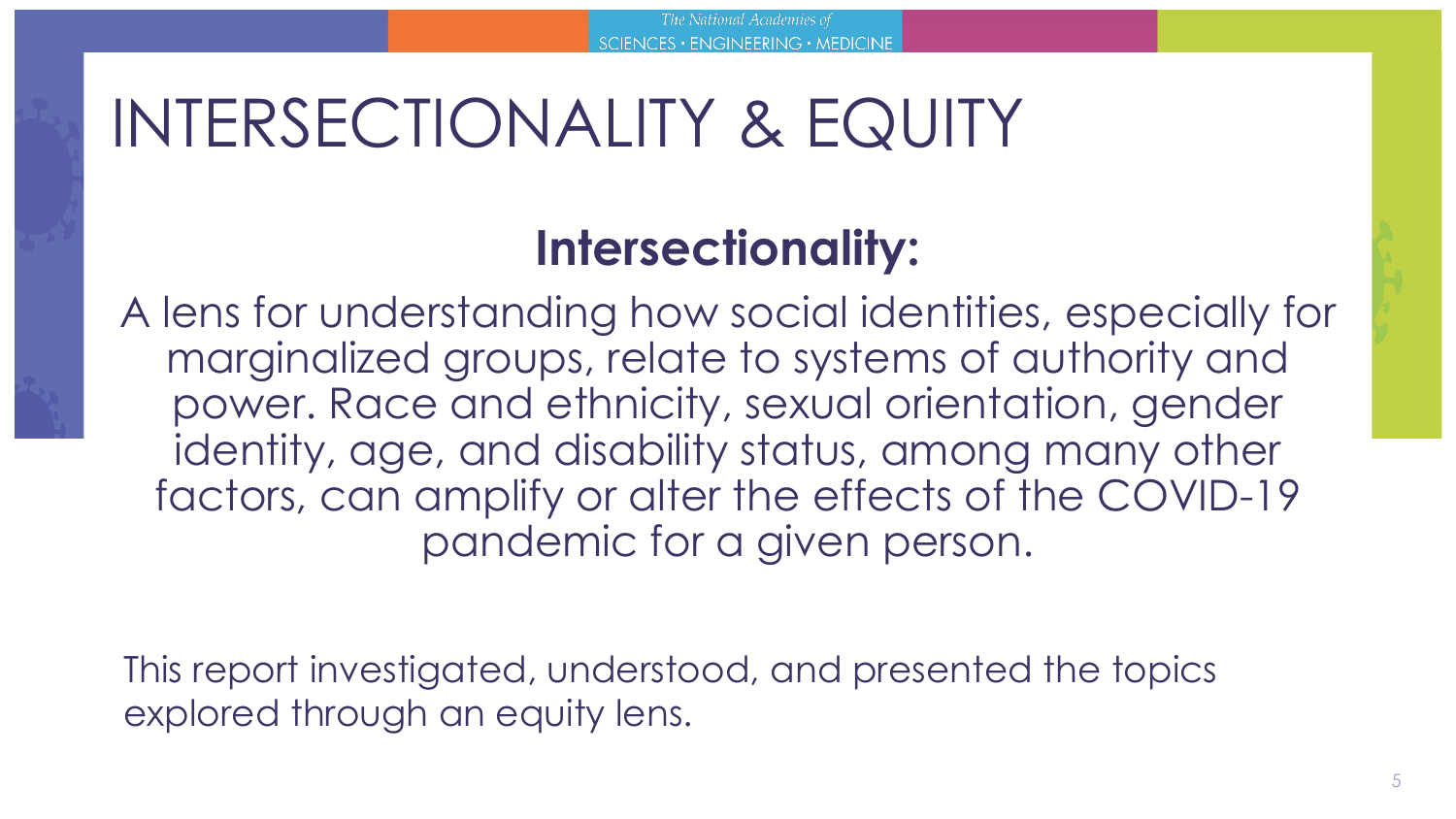# COMMITTEE + SPONSORS

**EVE J. HIGGINBOTHAM (NAM)** (*Chair*), Vice Dean of I&D, Senior Fellow in the Leonard Davis Institute of Health, and Professor of Ophthalmology, UPenn

**ELENA FUENTES-AFFLICK (NAM)**, Professor & Vice Chair of Pediatrics, Chief of Pediatrics at the Zuckerberg San Francisco General Hospital, & Vice Dean for Academic Affairs in the School of Medicine, UCSF

**LESLIE D. GONZALES**, Associate Professor in the Higher, Adult, & Lifelong Learning Unit in the College of Education, **MSU** 

**JENI HART**, Dean of the Graduate School & Vice Provost for Graduate Studies & Professor of Higher Education in the Department of Educational Leadership & Policy Analysis, Mizzou

**RESHMA JAGSI**, Newman Family Professor & Deputy Chair in the Department of Radiation Oncology & Director of the Center for Bioethics & Social Sciences in Medicine, UMich

**LEAH JAMIESON (NAE),** Ransburg Distinguished Professor of Electrical & Computer Engineering, John A. Edwardson Dean Emerita of the College of Engineering, & Professor by courtesy in the School of Engineering Education, Purdue

**ERICK C. JONES,** George & Elizabeth Pickett Endowed Professor & Associate Dean for Graduate Studies in the College of Engineering, UT at Arlington

**BERONDA MONTGOMERY**, Professor of Biochemistry & Molecular Biology & of Microbiology and Molecular Genetics in the Department of Energy (DOE) Plant Research Laboratory, & Interim Assistant VPR&I, MSU

**KYLE MYERS**, Assistant Professor of Business Administration in the Technology & Operations Management Unit, HBS

**RENETTA TULL**, Vice Chancellor of DE&I, UC, Davis

**SPONSORS** the National Institutes of Health, the National Science Foundation, the National Institute of Standards and Technology, the Alfred P. Sloan Foundation, and the Doris Duke Charitable Foundation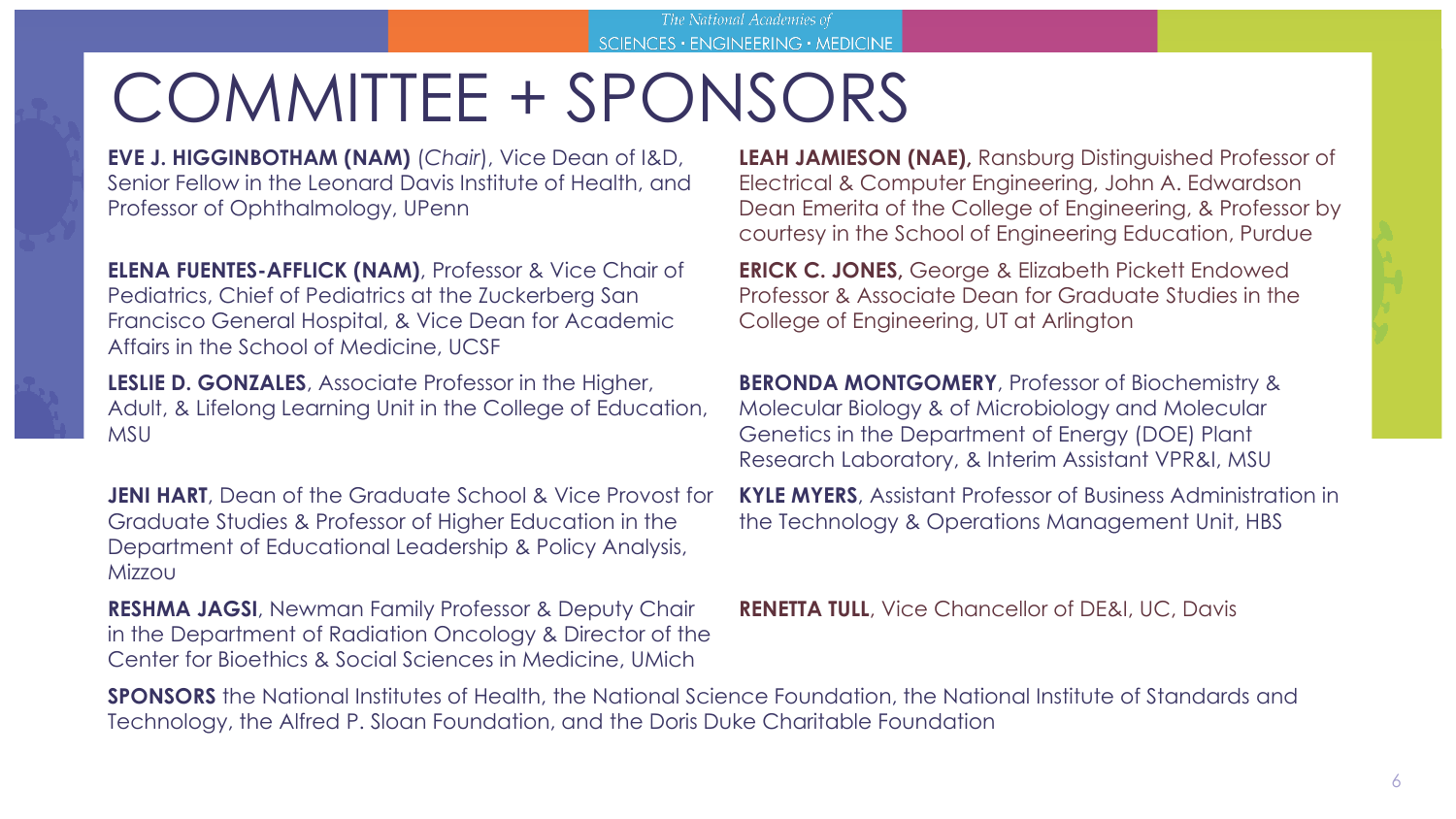### REPORT

October 2020 Women in STEMM Faculty Survey on Work-Life Effects of the COVID-19 Pandemic

|  | <b>Academic</b><br>Productivity<br>and<br>Institutional<br>Responses | Work-Life<br><b>Boundaries</b><br>and Gendered<br>Divisions of<br>Labor | Collaborations,<br>Networks, and<br>the Role of<br>Professional<br><b>Organizations</b> | Academic<br>Leadership<br>and Decision-<br><b>Making</b> | <b>Mental Health</b><br>and<br>Well-being |
|--|----------------------------------------------------------------------|-------------------------------------------------------------------------|-----------------------------------------------------------------------------------------|----------------------------------------------------------|-------------------------------------------|
|--|----------------------------------------------------------------------|-------------------------------------------------------------------------|-----------------------------------------------------------------------------------------|----------------------------------------------------------|-------------------------------------------|

12 Major Findings

### 31 Research Questions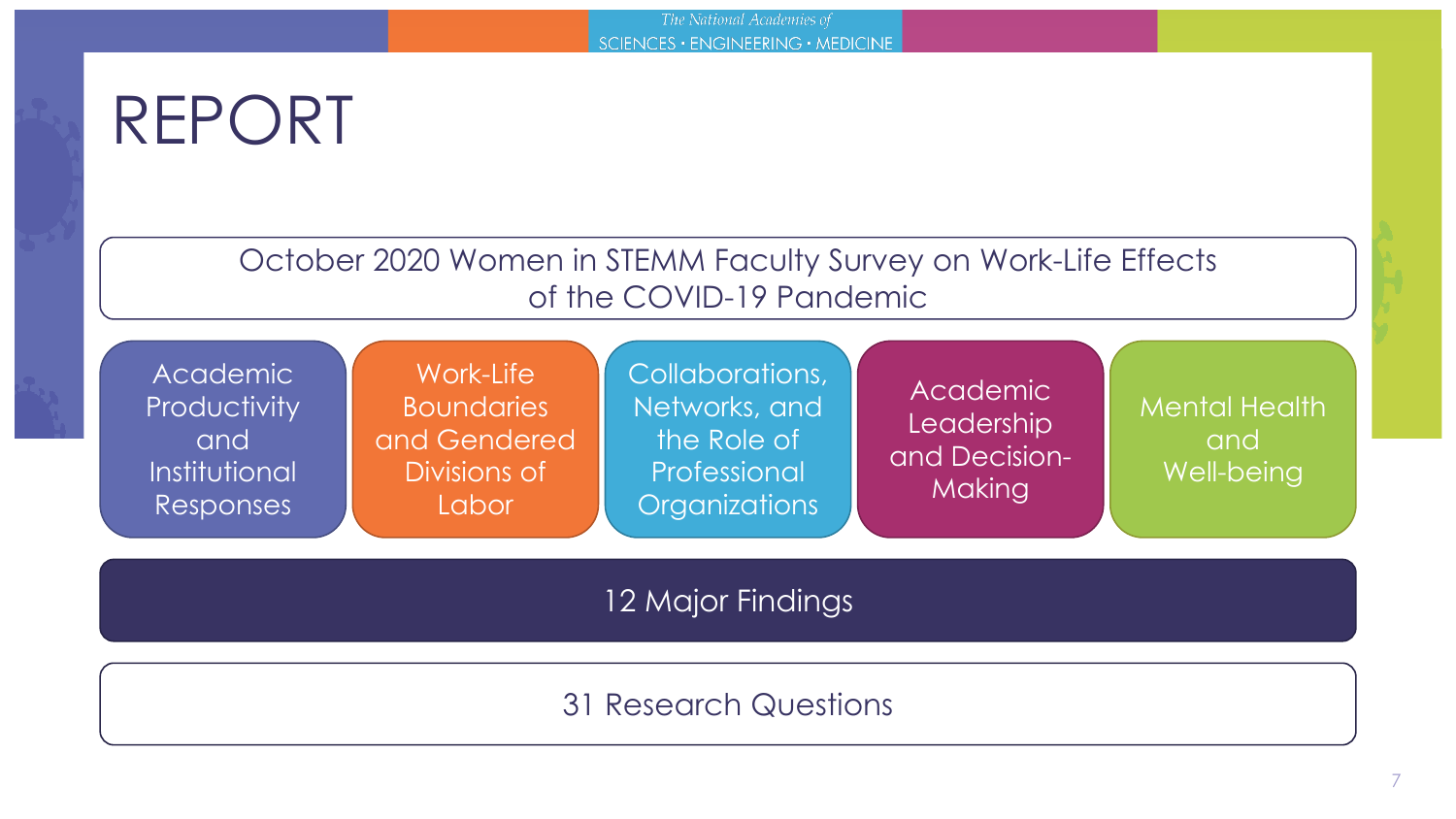## Established Research and Experiences from Previous Events

**Women's Representation in STEMM:** Leading up to the COVID-19 pandemic, the representation of women has slowly increased in STEMM fields, but with caveats to these limited steps of progress.

**Confluence of Social Stressors:** Social crises and COVID-19 pandemicrelated disruptions to workload and schedules, added to formerly routine job functions and health risks, have the potential to exacerbate mental health conditions like insomnia, depression, anxiety and post-traumatic stress. All of these conditions occur more frequently among women than men.\*\*

**Intersectionality and Equity:** Structural racism is an omnipresent stressor for Women of Color, who already feel particularly isolated in many fields and disciplines. Attempts to ensure equity for all women may not necessarily create equity for women across various identities if targeted interventions designed to promote gender equity do not account for the racial and ethnic heterogeneity of women in STEMM.

8 \*\*This finding is primarily based on research on cisgender women and men.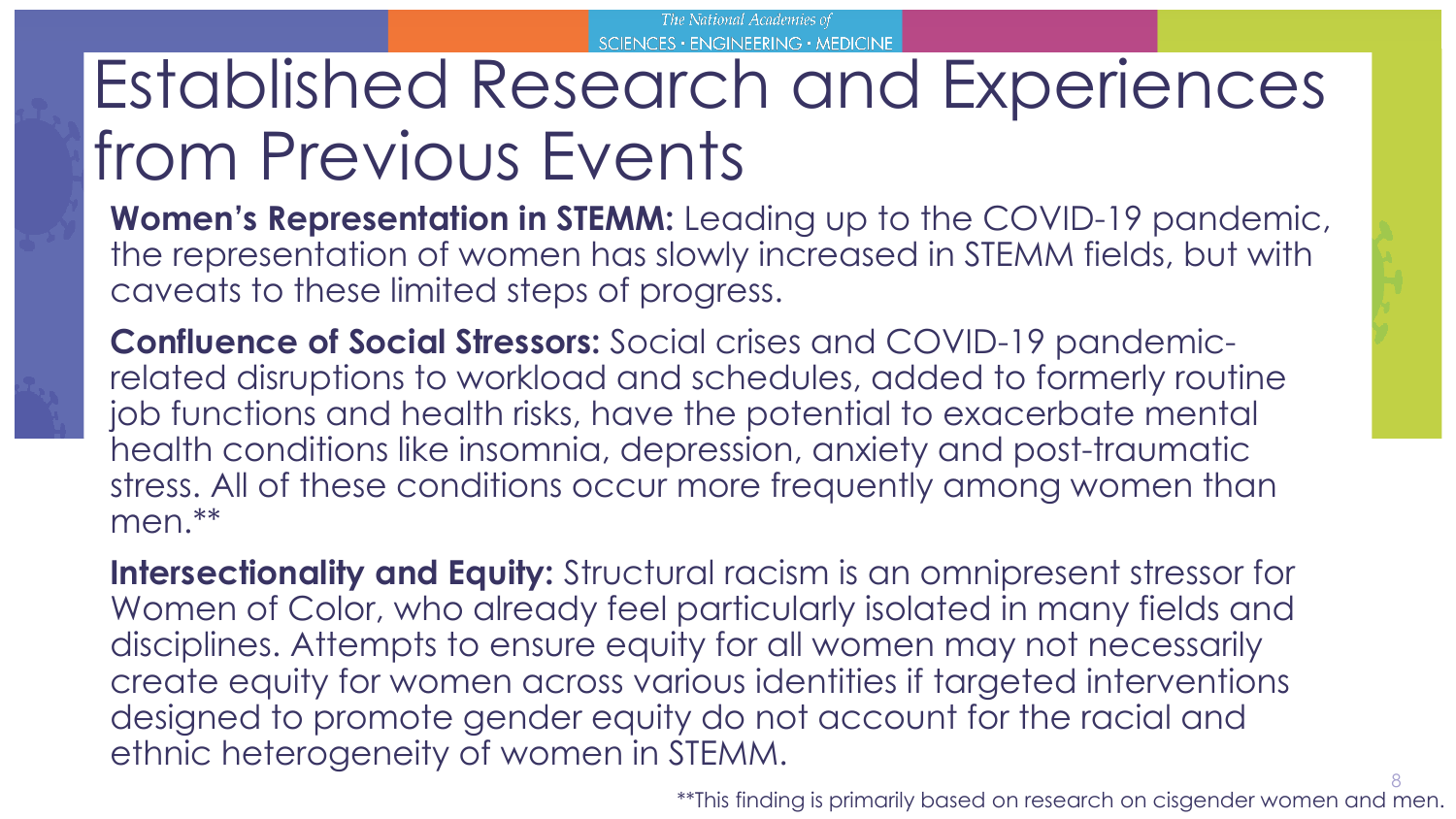### **Spring 2020 changed in how nearly everyone conducted their personal and professional lives**

For academic STEMM, the disruptions caused by the COVID-19 pandemic included:

- delayed experiments in individual laboratories
- cancelled global scientific conferences
- shifted teaching and networking structures
- altered publication rates
- blurred the boundaries between work and nonwork

While adaptations allowed people to stay connected, the evidence available at the end of 2020 suggested that **the disruptions caused by the COVID-19 pandemic endangered the engagement, experience, and retention of women in academic STEMM**.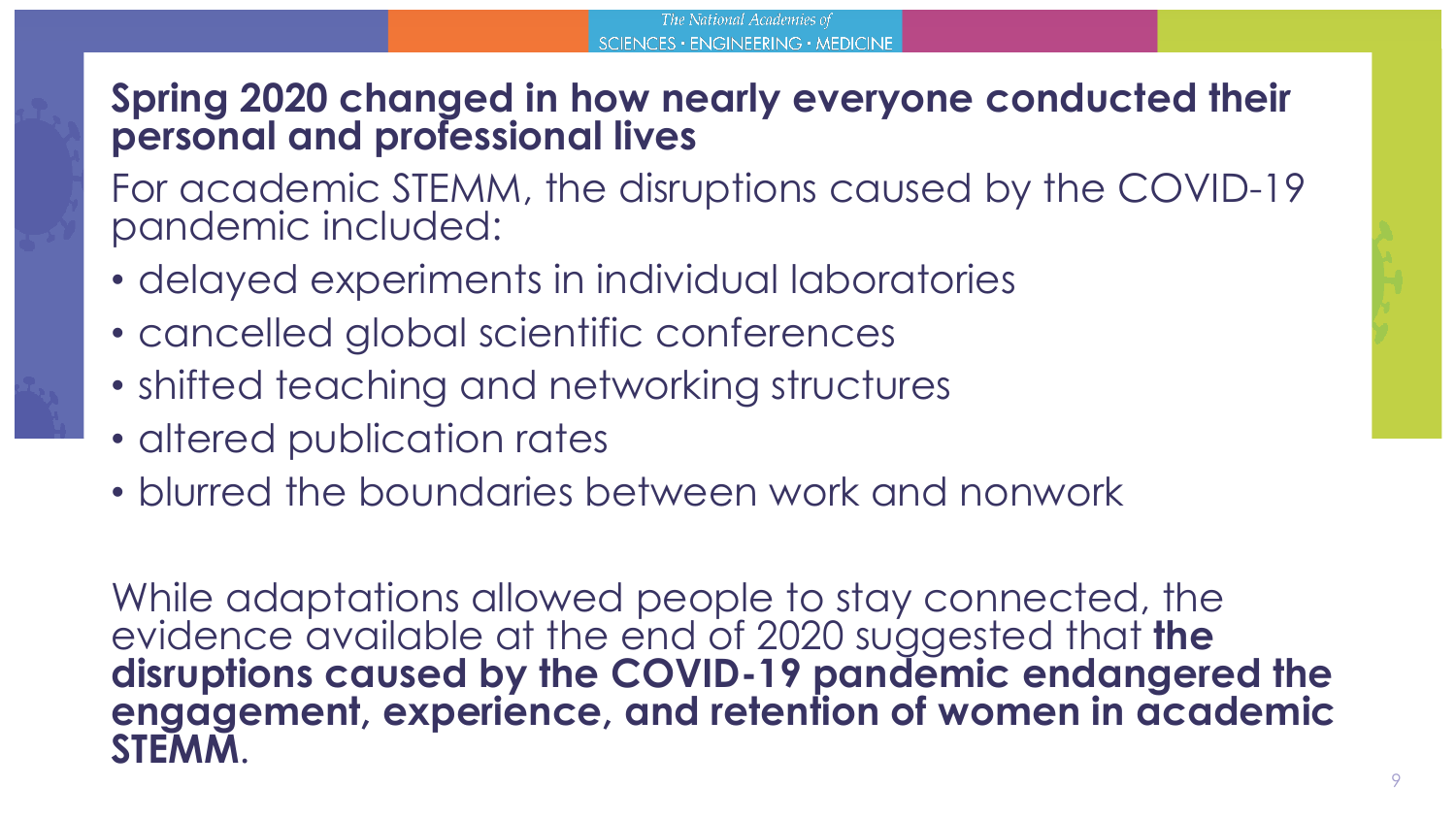Factors such as **social isolation, caregiving, and job insecurity**, all more common among women during previous pandemics, have been associated with greater mental health concerns.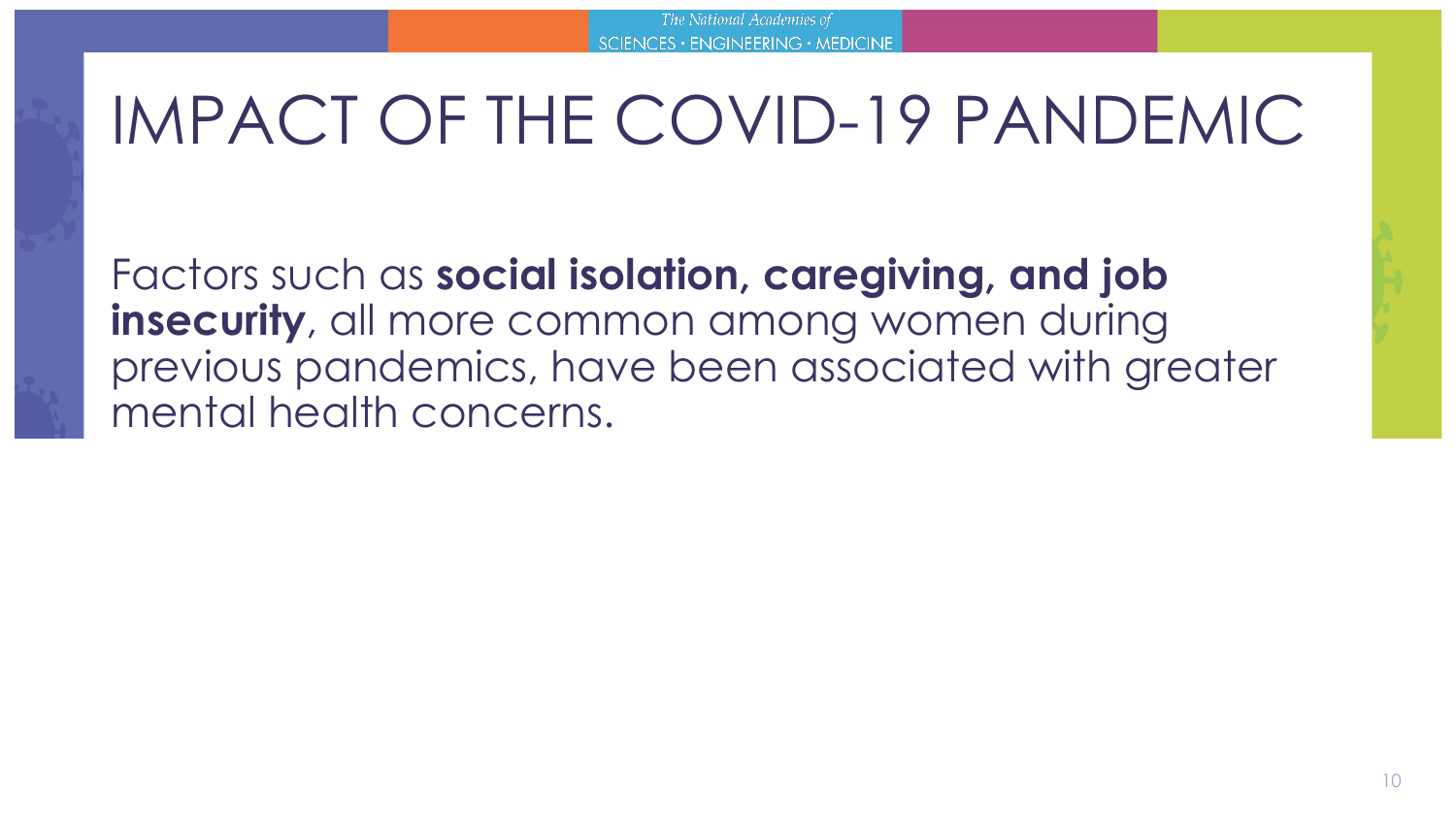Discrimination and marginalization have long been recognized as stressors and contributing factors to poor mental health.

Coupled with the **physical isolation** stipulated by public health responses to the COVID-19 pandemic, women in academic STEMM have been **isolated within their fields, networks, and communities.**

11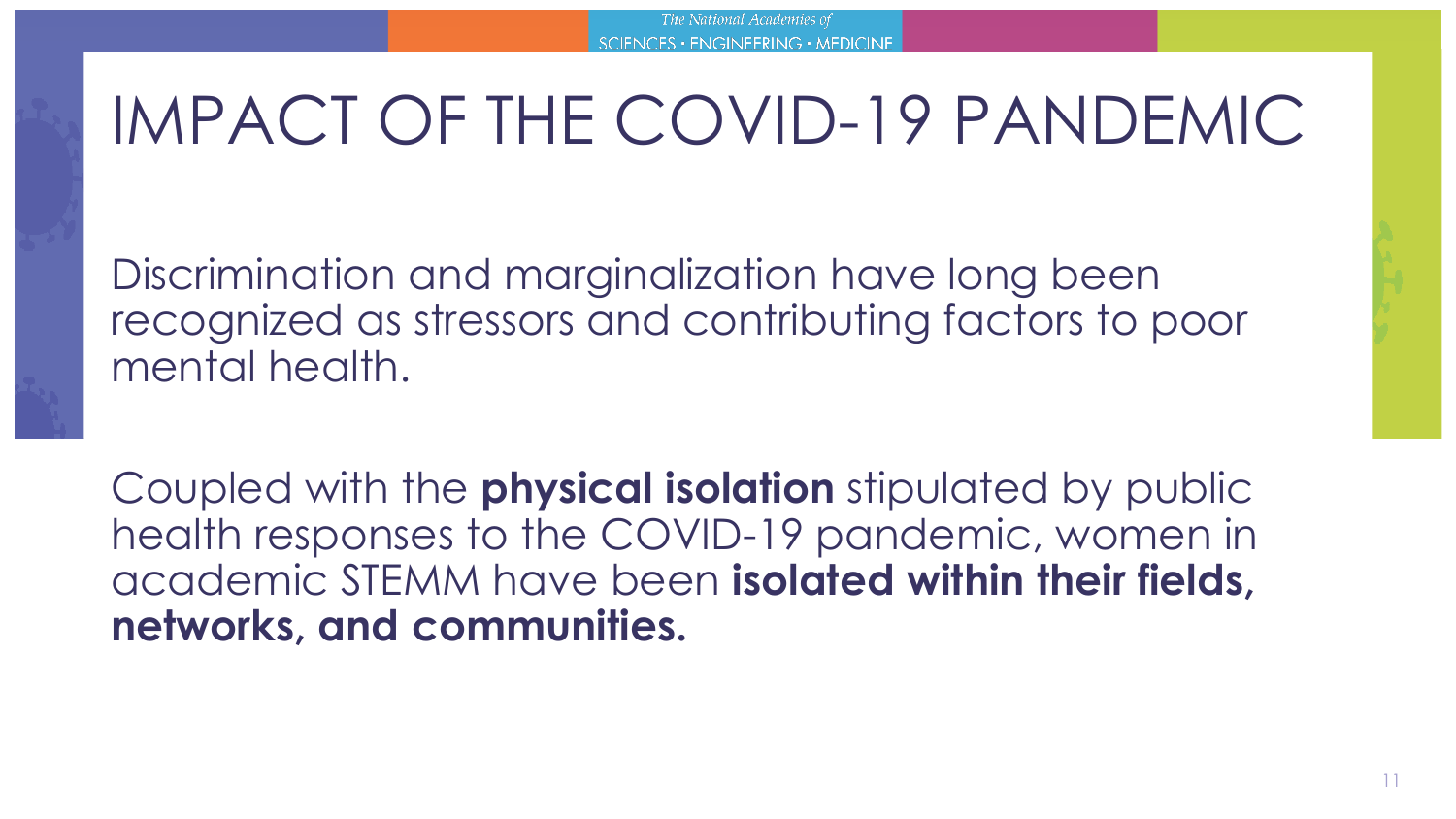The National Academies of SCIENCES · ENGINEERING · MEDICINE

### IMPACT OF THE COVID-19 PANDEMIC

### The Impact of COVID-19 on the Work Effectiveness of Academic Science Women in STEMM (N = 763)



12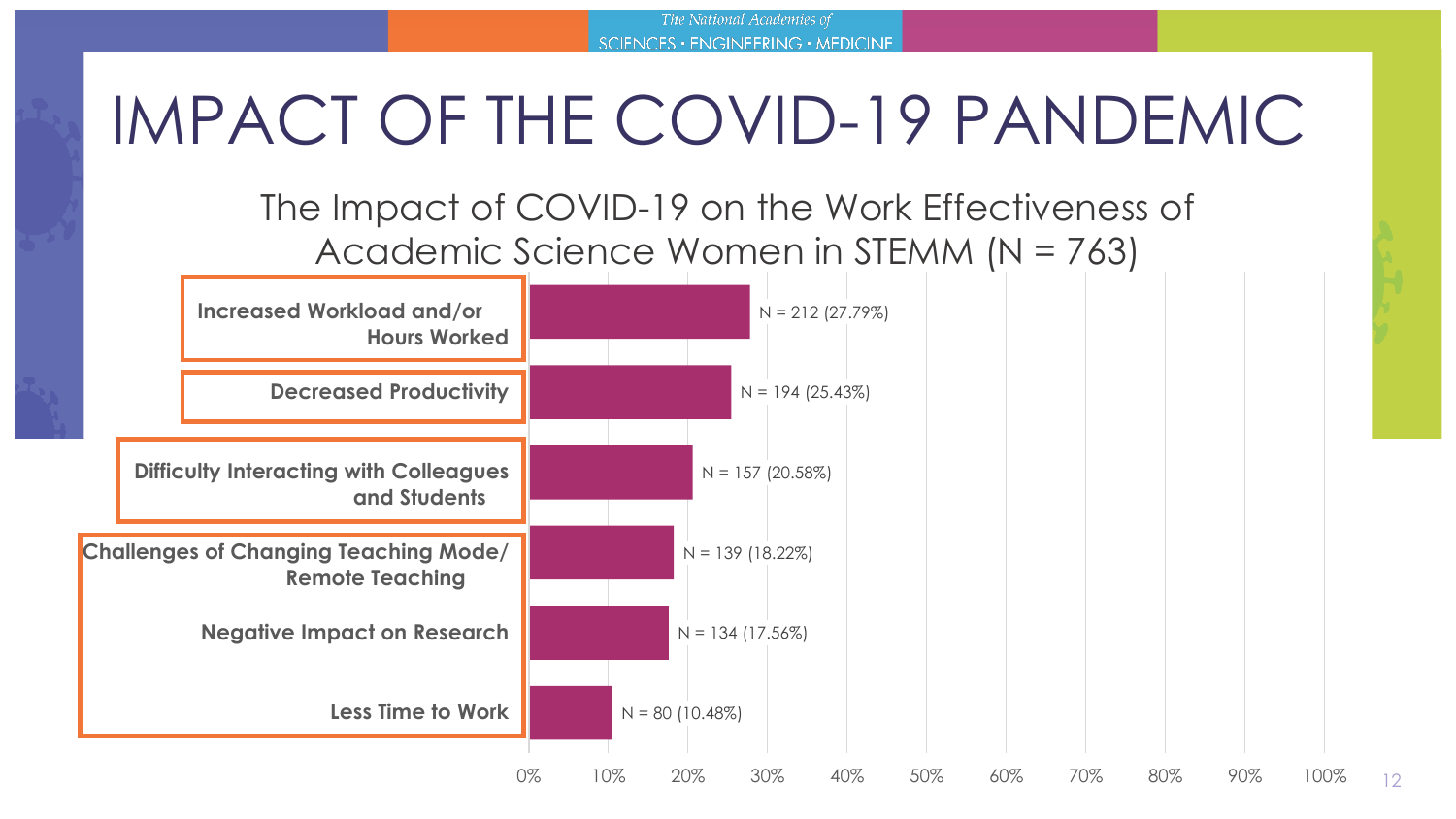For women in STEMM with caregiving responsibilities, many had **significantly less time in the day to network and engage in collaborations** because of increased non-work tasks.

To cope with additional caregiving demands, **women are reducing their work hours**.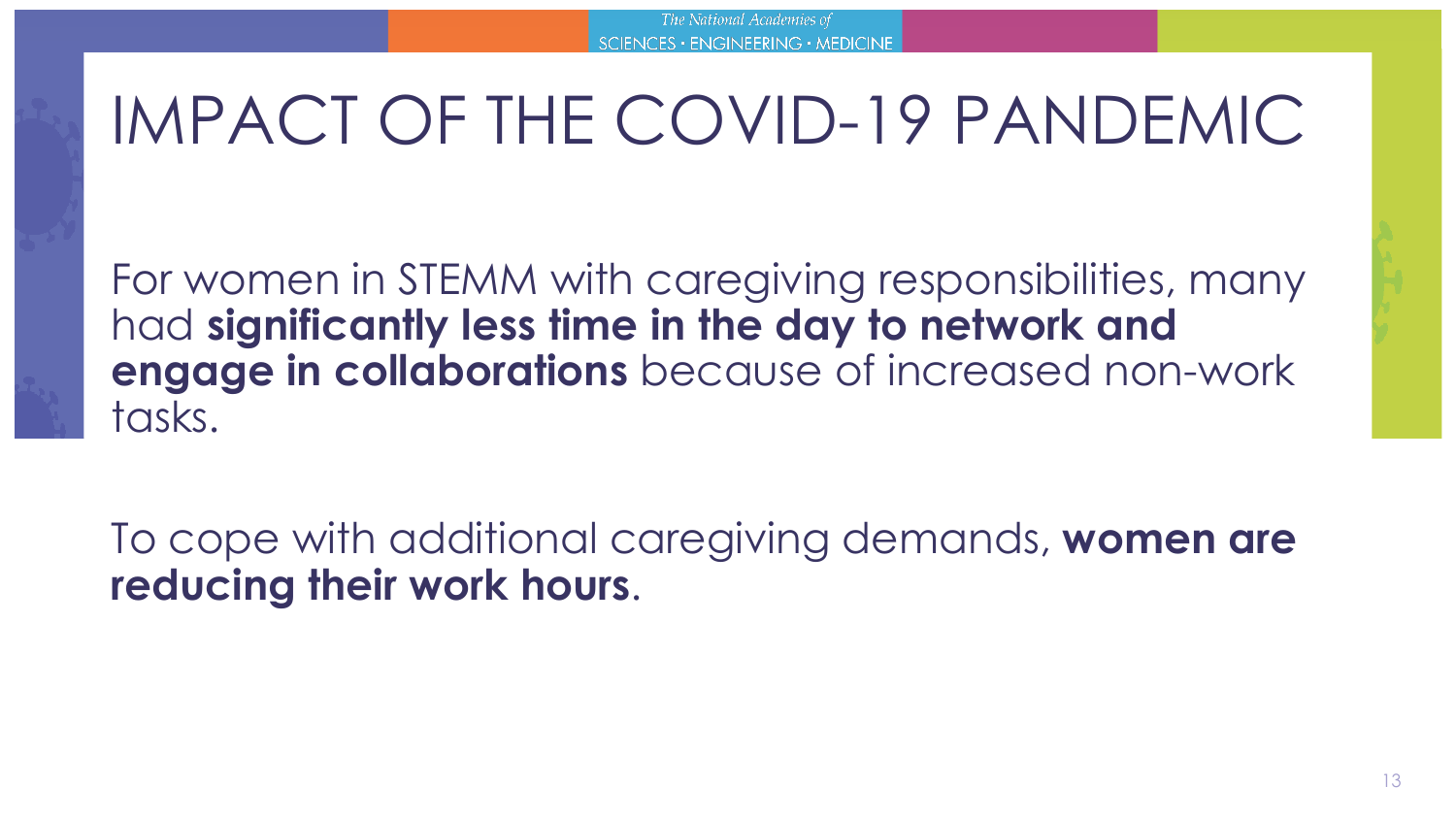Several different **boundary management tactics** were used by women in academic STEMM during 2020.



14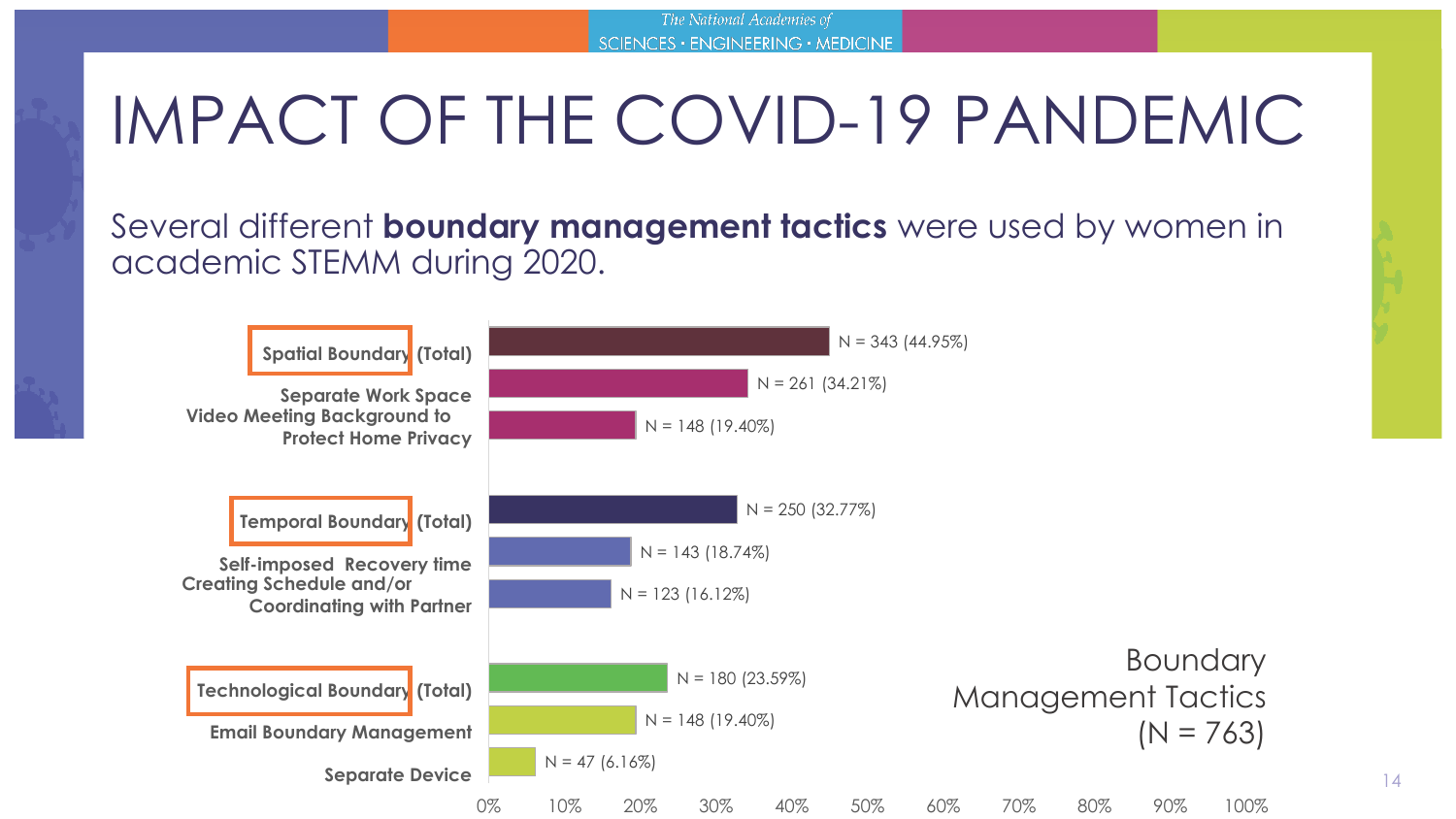Alterations to healthy boundaries between the multiple roles women assume (e.g., as caregivers and professionals) and increased isolation may:

- Negatively impact productivity
- Harm the recruitment, retention, and persistence of women in STEMM
- Affect mental well-being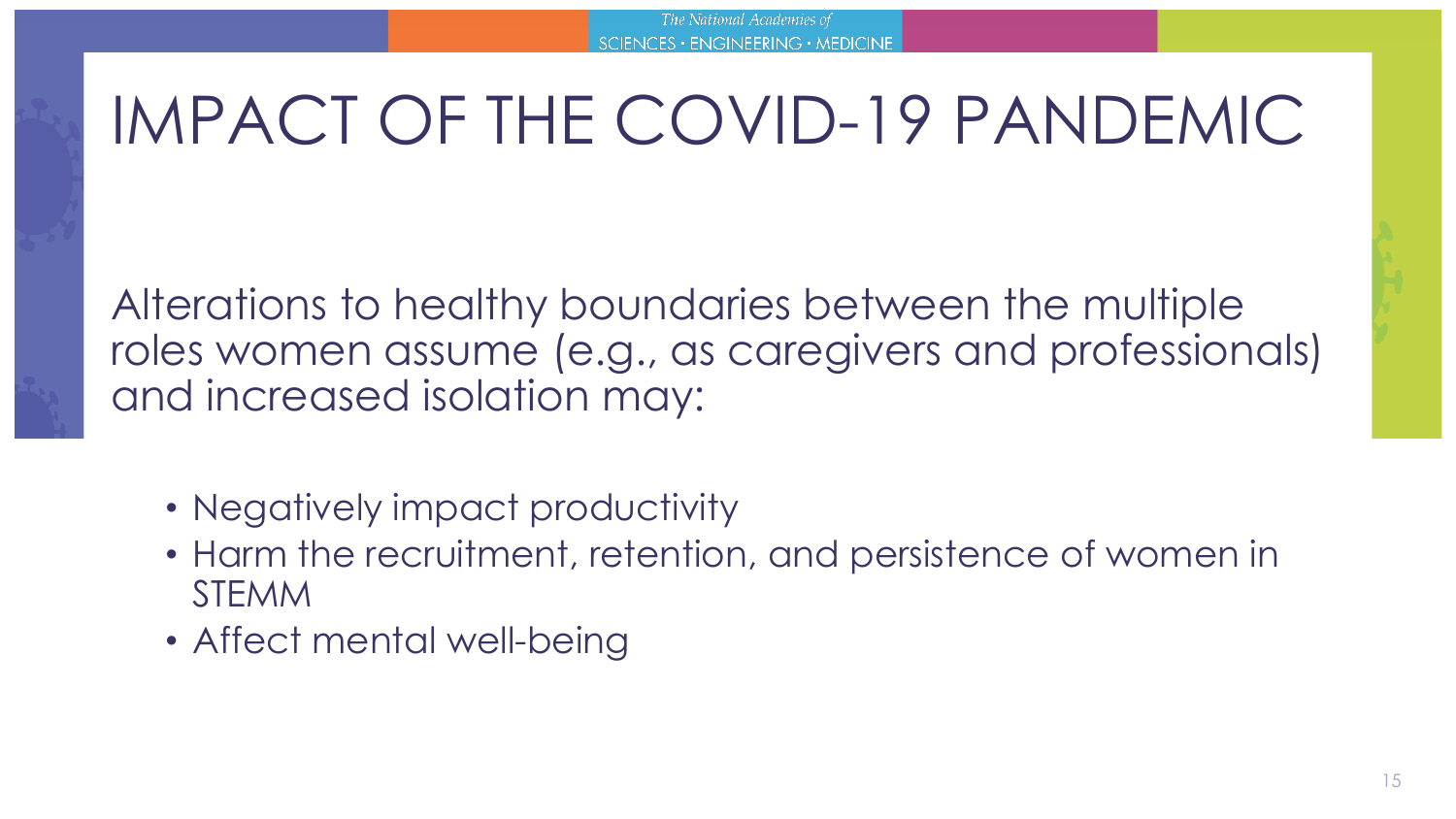The National Academies of SCIENCES · ENGINEERING · MEDICINE

# REPORT

Academic Productivity and Institutional Responses

Work-Life Boundaries and Gendered Divisions of Labor Collaborations, Networks, and the Role of Professional **Organizations** 

Academic Leadership and Decision-Making Mental Health and Well-being

Understanding the Impacts

Exploring the Opportunities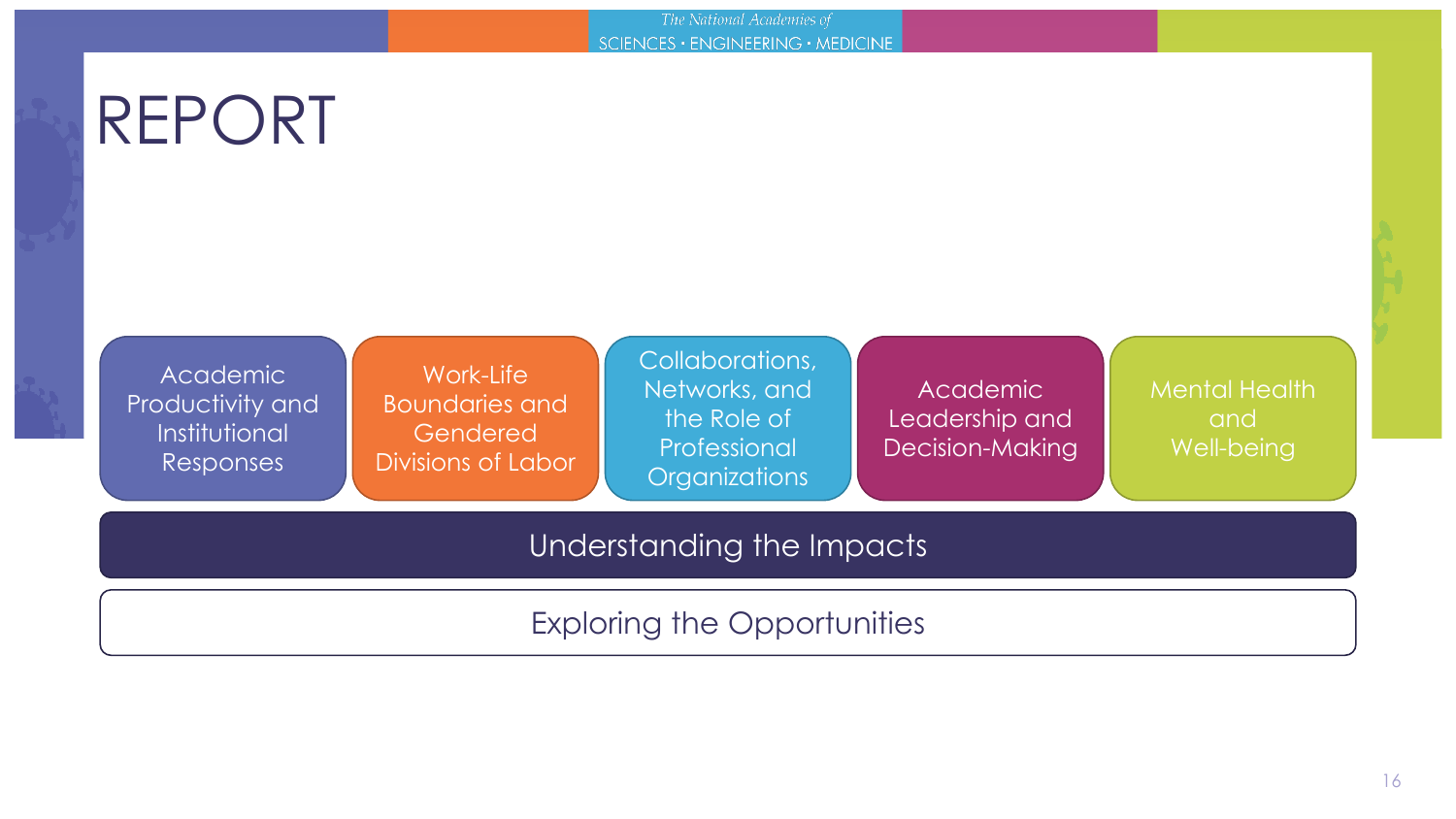### **Academic Productivity**

Several preliminary measures of productivity suggests that **COVID-19 disproportionately affected women** compared to men. Reduced productivity may be compounded by differences in the ways research is conducted, such as whether field research or face-to-face engagement with human subjects is required

**Questions to Consider:** What are the short- and long-term effects of the COVID-19 pandemic on the career trajectories, job stability, and leadership roles of women, particularly of Black women and other Women of Color?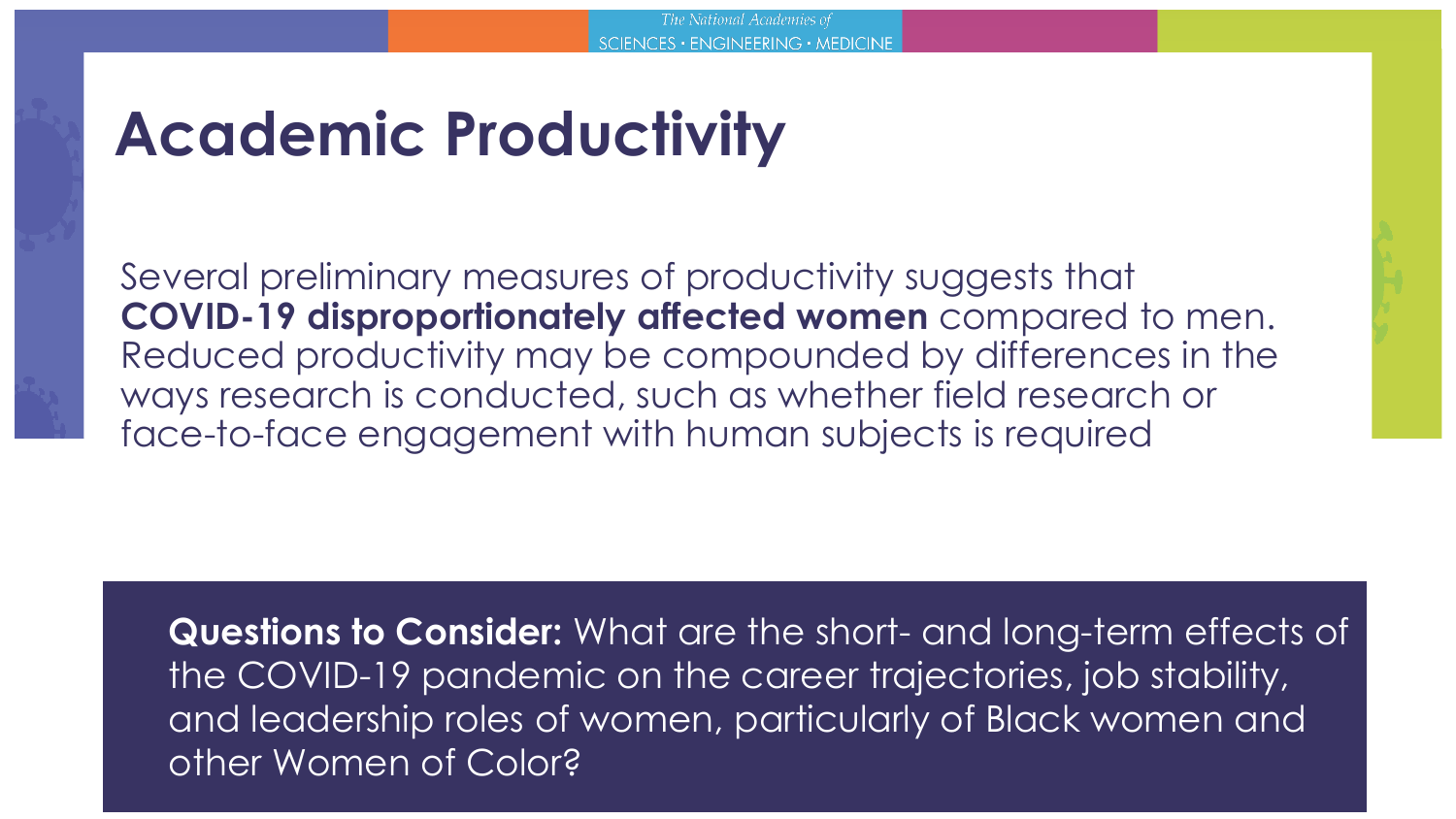### **Institutional Responses**

Some institutional supports employed during 2020, such as workfrom-home provisions and extensions on evaluations or deliverables, may **exacerbate underlying gender-based inequalities** in academic advancement.

Organizational-level approaches may be needed to address challenges that have emerged as a result of the pandemic, as well as those from before but are now more visible and amplified. **Reliance on individual coping strategies may be insufficient**.

**Questions to Consider:** What are the short- and long-term effects of faculty evaluation practices and extension policies implemented during the COVID-19 pandemic? How might positive institutional responses be leveraged to create a more resilient and responsive higher education ecosystem?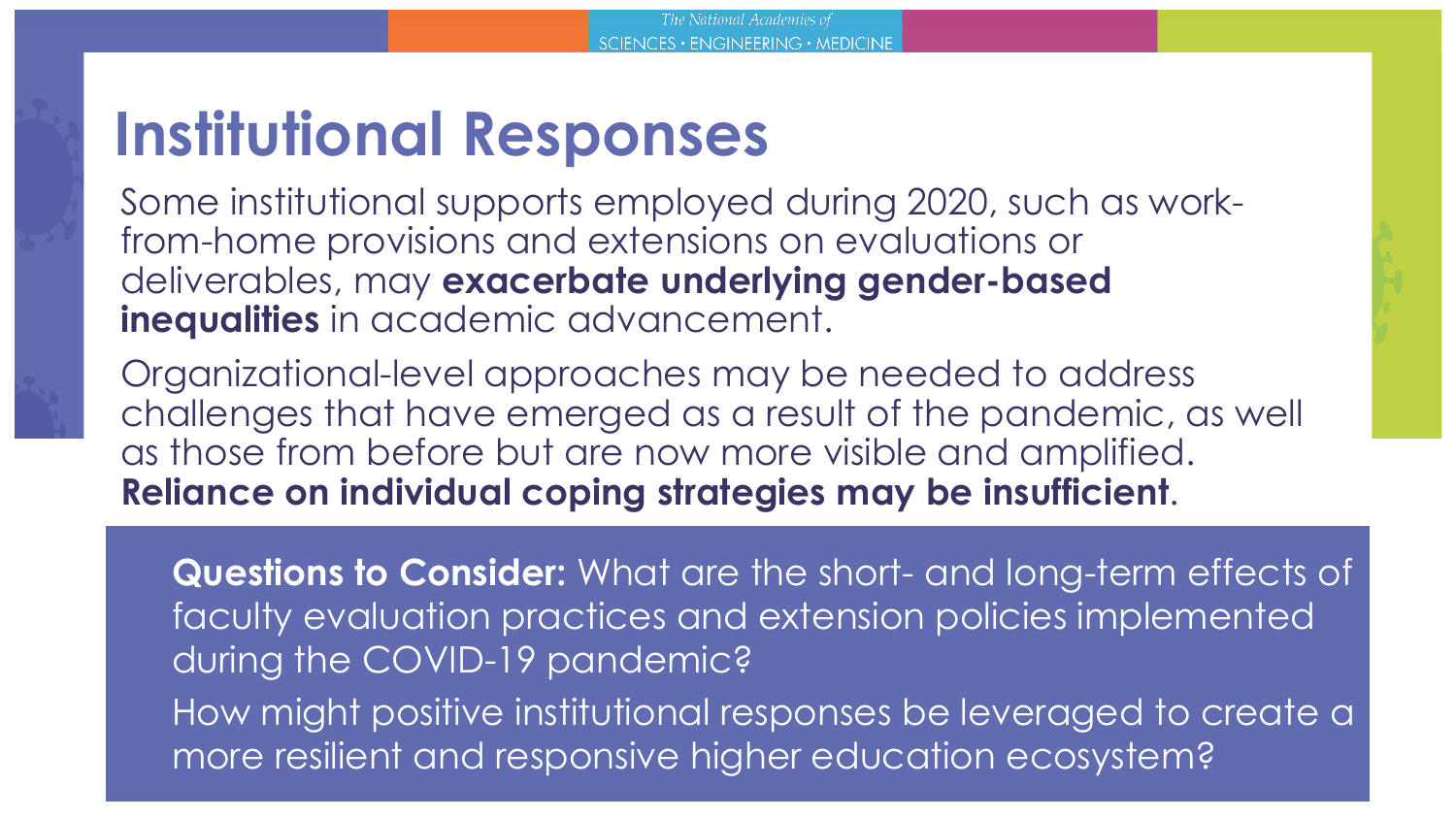### **Gendered Divisions of Labor**

There are **early indications that women – and especially women of color** – have seen **loss of work-life boundaries, reduced productivity, reduced hours because of caregiving and educating-at-home responsibilities; stressinduced insomnia, anxiety, depression, and other effects** of the pandemic – and that **these effects have been more pronounced for women**.

**Questions to consider:** How have COVID-19 pandemic-related disruptions affected progress toward reducing the gender gap in academic STEMM labor-force participation?

How can institutions account for the unique challenges of women faculty with parenthood and caregiving responsibilities when developing effective and equitable policies, practices, or programs?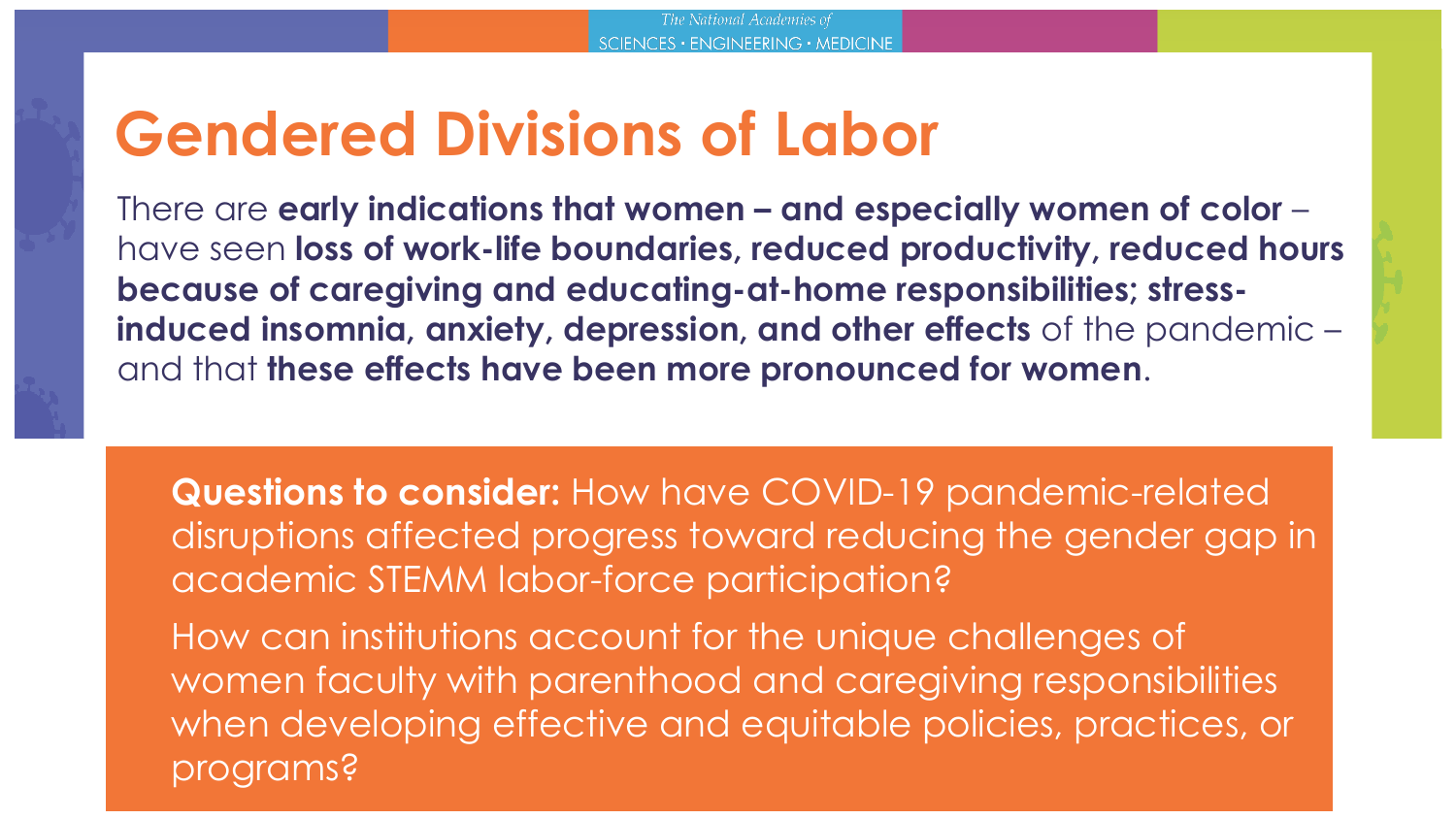### **Collaborations and Networking**

Technology has allowed for **the continuation of information exchange and many collaborations** and in some cases has facilitated the increased participation of women and underrepresented groups. Preliminary indicators also show gendered impacts on science and scientific collaborations during 2020.

**Questions to consider:** How will the increase in virtual conferences specifically affect women's advancement and career trajectories? How will it affect women's collaborations? How has the shift away from attending conferences and inperson networking changed longer-term mentoring and sponsoring relationships?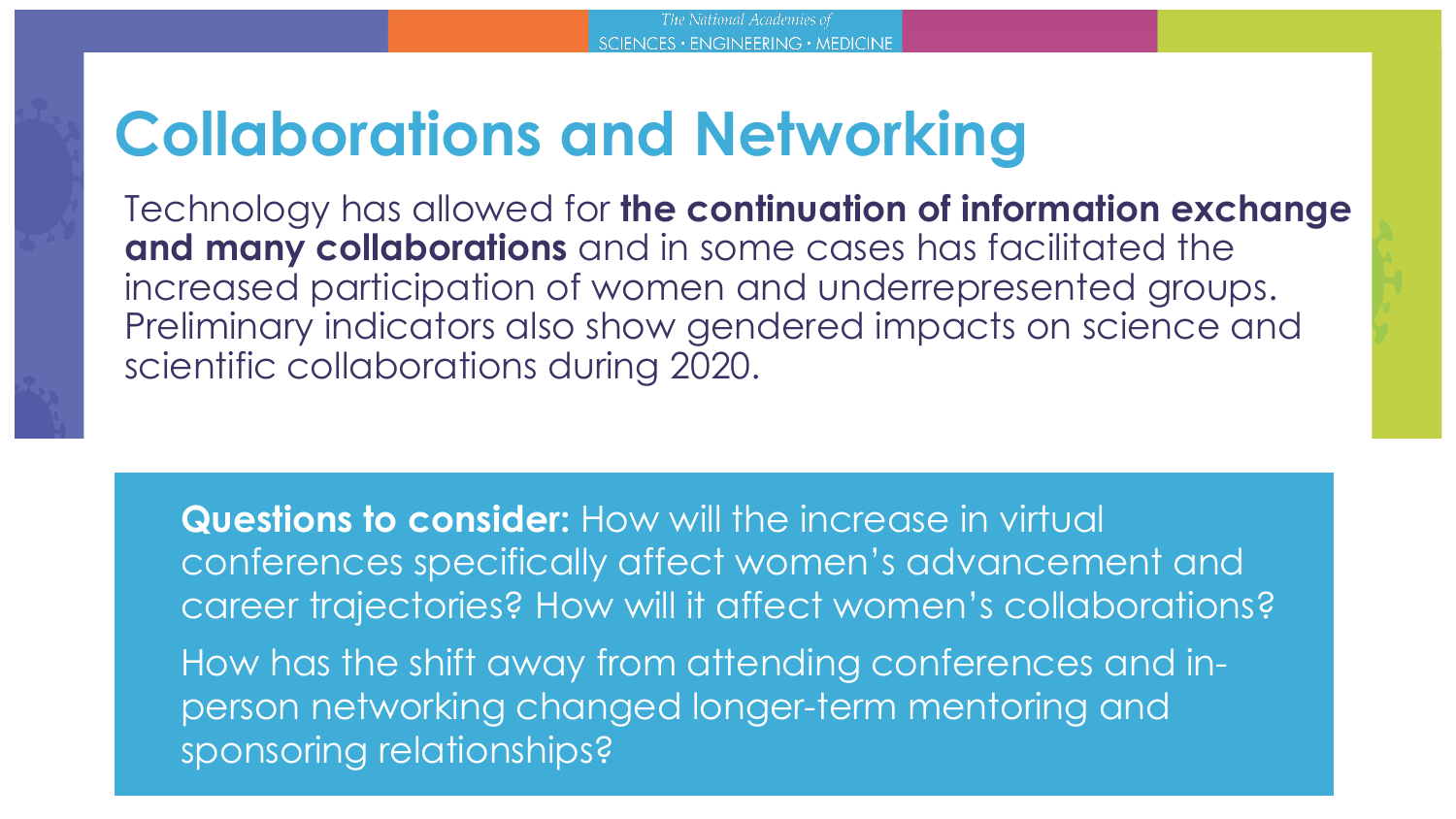### **Academic Leadership and Decision-Making**

Many decisions made in 2020, including financial ones like lay-offs and furloughs, were **quickly implemented and greatly affected contingent and non-tenured faculty members**. Some approaches academies leaders used to make decisions, govern, and be accountable were more gender inclusive and considered **the longterm implications**.

**Questions to consider:** What specific aspects of different leadership models translated to more effective strategies to advance women in STEMM, particularly during the COVID-19 pandemic?

What are potential "top-down" structural changes in academia that can be implemented to mitigate the adverse effects of the COVID-19 pandemic or other disruptions?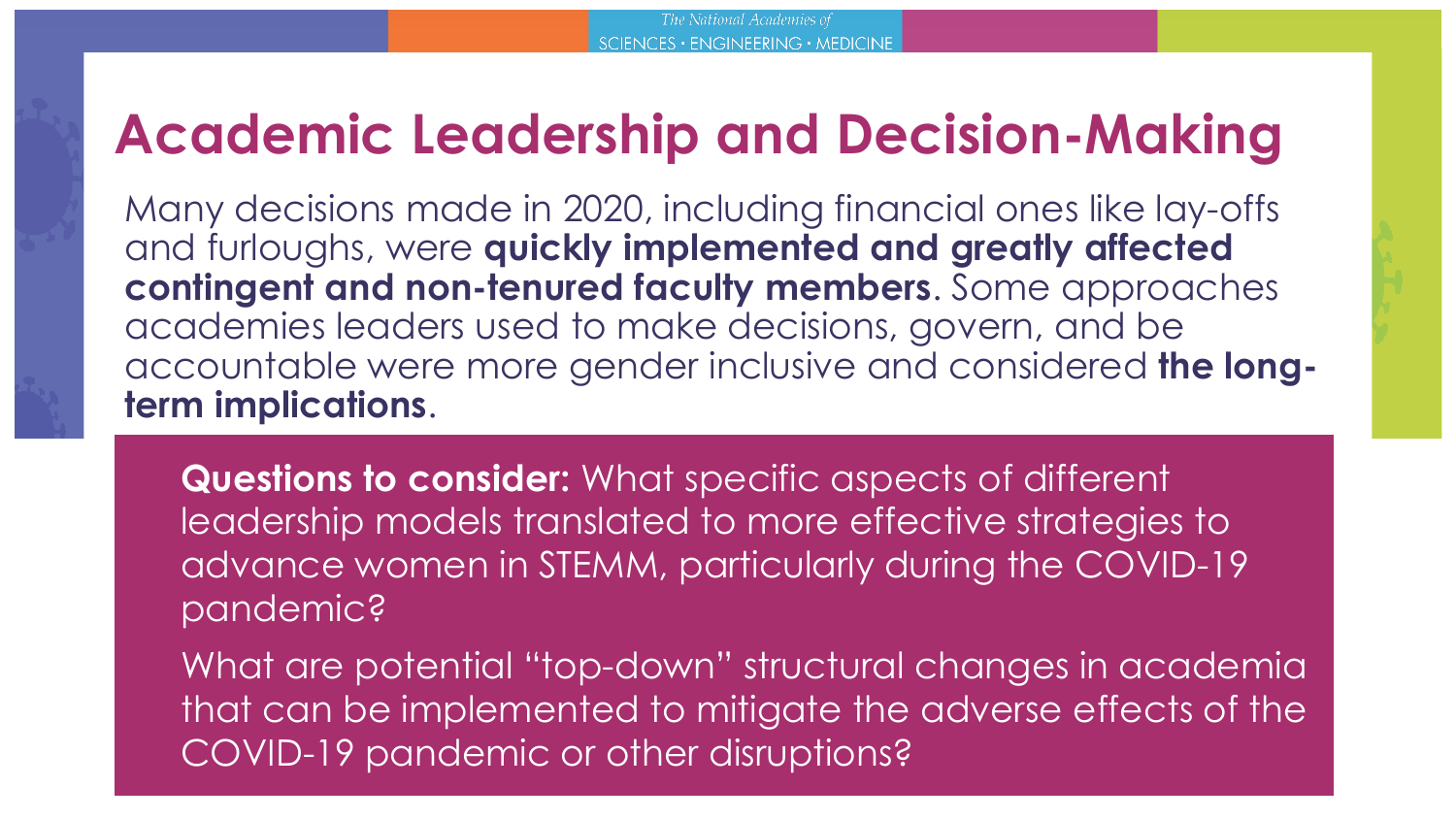### **Mental Health and Well-being**

Social support, which is particularly important during stressful situations, is jeopardized by the physical isolation and restricted social interactions that have been imposed during the COVID-19 pandemic. **For women who are already isolated within their specific fields or disciplines, additional social isolation may be an important contributor to added stress**.

**Questions to Consider:** What is the impact of the COVID-19 pandemic and institutional responses on the mental health and well-being of members of the academic STEMM workforce as a function of gender, race, and career stage? How might insights gained about mental health during the COVID-19 pandemic be used to inform preparedness for future disruptions?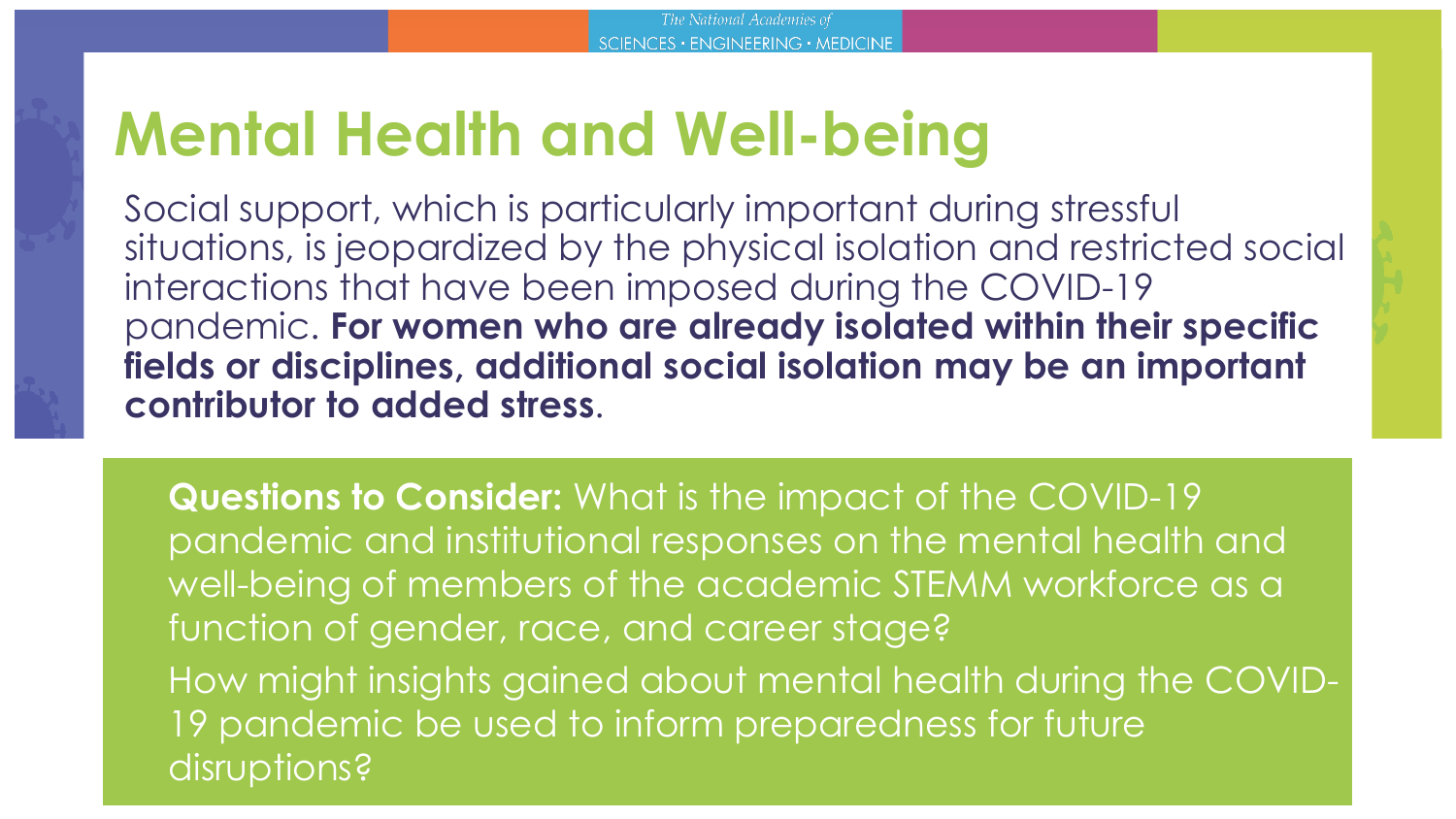### REPORT

Lessons that can be gleaned from the first several months of the COVID-19 pandemic **may be applicable to other large-scale disruptions** (e.g., climate-change-related events, severe economic recessions, or other novel infectious disease outbreaks) that will continue to be risks faced by the STEMM enterprise over time.

| Academic<br>Productivity and<br>Institutional<br>Responses | Work-Life<br><b>Boundaries and</b><br>Gendered<br>Divisions of Labor | Collaborations,<br>Networks, and<br>the Role of<br>Professional<br><b>Organizations</b> | Academic<br>Leadership and<br><b>Decision-Making</b> | <b>Mental Health</b><br>and<br>Well-being |  |  |  |
|------------------------------------------------------------|----------------------------------------------------------------------|-----------------------------------------------------------------------------------------|------------------------------------------------------|-------------------------------------------|--|--|--|
| Understanding the Impacts                                  |                                                                      |                                                                                         |                                                      |                                           |  |  |  |
|                                                            |                                                                      | <b>Exploring the Opportunities</b>                                                      |                                                      |                                           |  |  |  |

Together, the findings and research questions can **help better prepare** higher education institutions to respond to disruptions and **explore opportunities** that support the full participation of women in the future.